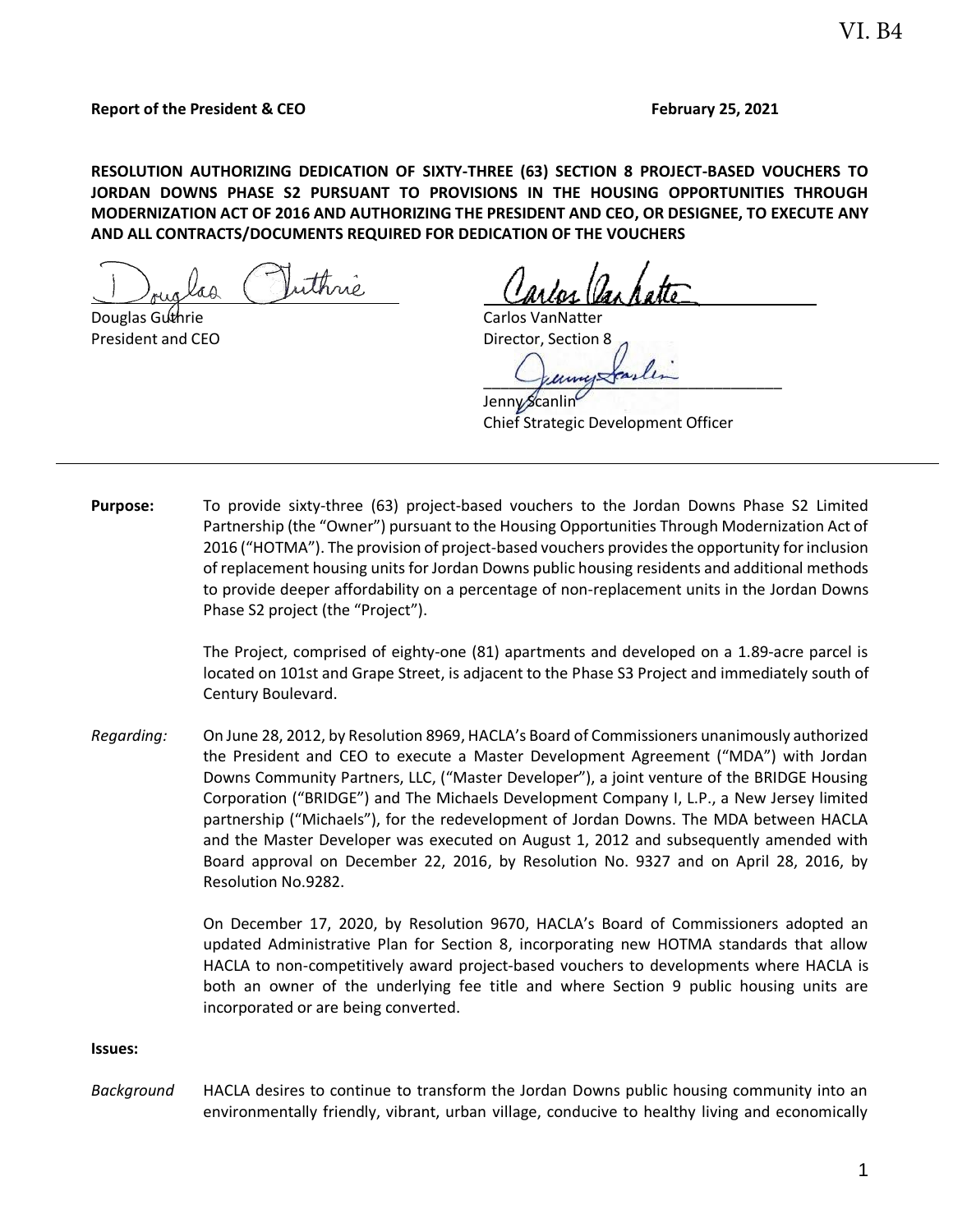progressive conditions. The redevelopment plan for Jordan Downs is intended to ignite a renewal in the greater south Los Angeles community. HACLA initiated a long-range plan to redevelop Jordan Downs in 2008. These efforts included acquiring an adjacent site, establishing the Jordan Downs Community Advisory Committee in 2008, and preparing a Community-Based Master Plan in 2009, which ultimately led to the drafting and adoption of a Specific Plan and Environmental Impact Report ("EIR") in 2011.

Since 2012, HACLA and the Master Developer have been working closely to implement the vision of a redeveloped Jordan Downs. This collaboration has involved conducting a site plan and architectural studies and pursuing competitive and non-competitive financing for each phase. Phase 1A was completed by BRIDGE, delivered 115 apartment units to the community and is now 100% occupied. The Michaels Organization completed Phase 1B, a 135-unit residential development in October 2020 which is currently in its leasing phase. Area H, an 80-unit residential development and Phase S3, a 93-unit residential development are under construction with tentative completion in 2021 and 2023 respectively.

Primestor's Phase 1C commercial development, Freedom Plaza, completed in November 2019, is a 118,000 square foot commercial retail shopping center with a variety of tenants, including Starbucks, Southern Girl Desserts, Jamba Juice, LA Nails, and One West Bank which serve the Jordan Downs residents and the larger Watts Community.

### *PBV Authority*:

On October 30, 2017, the Department of Housing and Urban Development issued Notice PIH 2017-21 providing guidance to public housing agencies ("PHAs") regarding changes to the Project-Based Voucher ("PBV") program made by "HOTMA". HOTMA section 8(o)(13) (N) allows a PHA to attach PBV assistance to units in a project in which the PHA has an ownership interest or over which the PHA has control without following a competitive process. In order to exercise this authority, the PHA must be engaged in an initiative to improve, develop, or replace a public housing property or sites. Attachment L to PIH Notice 2017-21 and HACLA's Section 8 Administrative Plan describe the conditions for a non-competitive award. The following conditions must be met:

- (a) The PHA must be engaged in an initiative to improve, develop, or replace the public housing properties or sites. The public housing properties or sites may be in the public housing inventory or they may have been removed from the public housing inventory through any available legal removal within 5 years of the date on which the PHA entered into the AHAP or HAP pursuant to the non-competitive selection.
- (b) A minimum threshold of \$25,000 in hard costs per-unit is required for new construction.
- (c) The PHA must explain in its Administrative Plan the work it plans to do on the property or site and how many units of PBVs it plans to add.

The Project meets the criteria to receive a non-competitive award of PBV assistance based on (i) HACLA being the lessor under the Ground Lease, (ii) HACLA engagement in the replacement of public housing units at the Project property, and (iii) per-unit hard Project costs of greater than \$25,000. In addition, HACLA expects to participate in the Project ownership entity for the redevelopment of Jordan Downs Phase S2 and the commitment of PBVs as a source of subsidy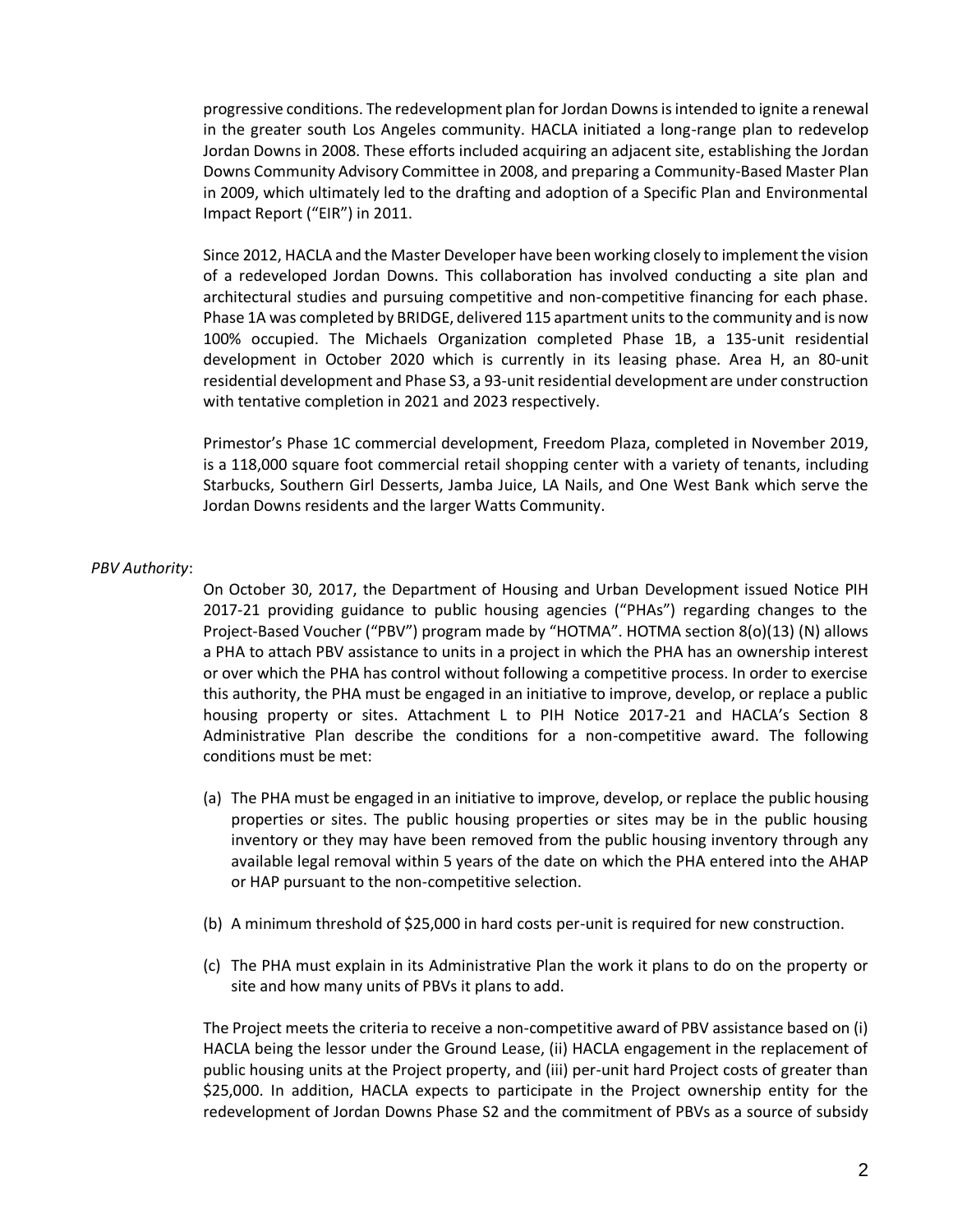for replacement and non-replacement units is included in the current Section 8 Administrative Plan.

This report recommends dedicating sixty-three (63) Section 8 PBVs to Phase S2 that will include thirty-two (32) vouchersfor replacement units and thirty-one (31) vouchers for non-replacement units with the intention of creating deeper affordability through tax credits. All replacement and non-replacement units will have access to onsite supportive services meeting Section 8's normal provisions for supportive services and reaching households at or below 50% AMI. Although HACLA will request Tenant Protection Vouchers from U.S. Department of Housing & Urban Development (HUD), residents will be given the choice of taking those vouchers off-site or returning to the Project. Therefore, in order to expedite the Project's reasonable assumptions of rental income received from vouchers and expedite delivery of units, staff recommends that the award of PBVs be made to the Project.

# *Developer/ Ownership*

Pursuant to the MDA, Jordan Downs Community Partners, LLC has assigned its rights and obligations to develop and own Phase S2 to Jordan Downs Phase S2, LP, a California limited partnership. The current General Partner of Jordan Downs Phase S2, LP is Jordan Downs Phase S2-Michaels LLC, a California limited liability company, whose manager is The Michaels Development Company I, L.P. If approved by its Board of Directors, La Cienega LOMOD, Inc., an instrumentality of HACLA and a California nonprofit public benefit corporation ("La Cienega"), will be admitted into the Partnership as the Managing General Partner (.0049% ownership share) and Jordan Downs Phase S2-Michaels LLC will be admitted to the Partnership as the Administrative General Partner (.0051% ownership share).

The limited partner and tax credit investor will be Berkadia Affordable Tax Credit Solutions upon the execution of a new Amended and Restated Limited Partnership Agreement and the financial closing of the transaction.

## **Vision Plan: PLACE Strategy #1: Stabilize the physical and financial viability of the conventional public housing portfolio.**

The development of Phase S2 will allow for the construction of 81 new housing units of which sixty-three (63) are for replacement and non-replacement PBVs that will include thirty-two (32) replacement vouchers and thirty-one (31) non-replacement vouchers. This development will further HACLA's goals of improving its affordable housing stock as well as improved ADAcompliant, modern, sustainably designed, and amenitized units. This action will help HACLA extend the life of critical, deeply affordable housing in the City of Los Angeles to serve existing public housing residents and future income-qualified households from HACLA's active public housing and Section 8 wait lists as well as the community of Watts.

**Funding:** The Chief Administrative Officer confirms the following:

*Source of Funds:* PBVs are a component of HACLA's Annual Contribution Contract (ACC) with HUD for the Housing Choice Voucher program.

*Budget and Program Impact:* Use of PBVs is an effective approach to maintain deeply affordable housing in public housing conversion projects and provides needed operating subsidy to address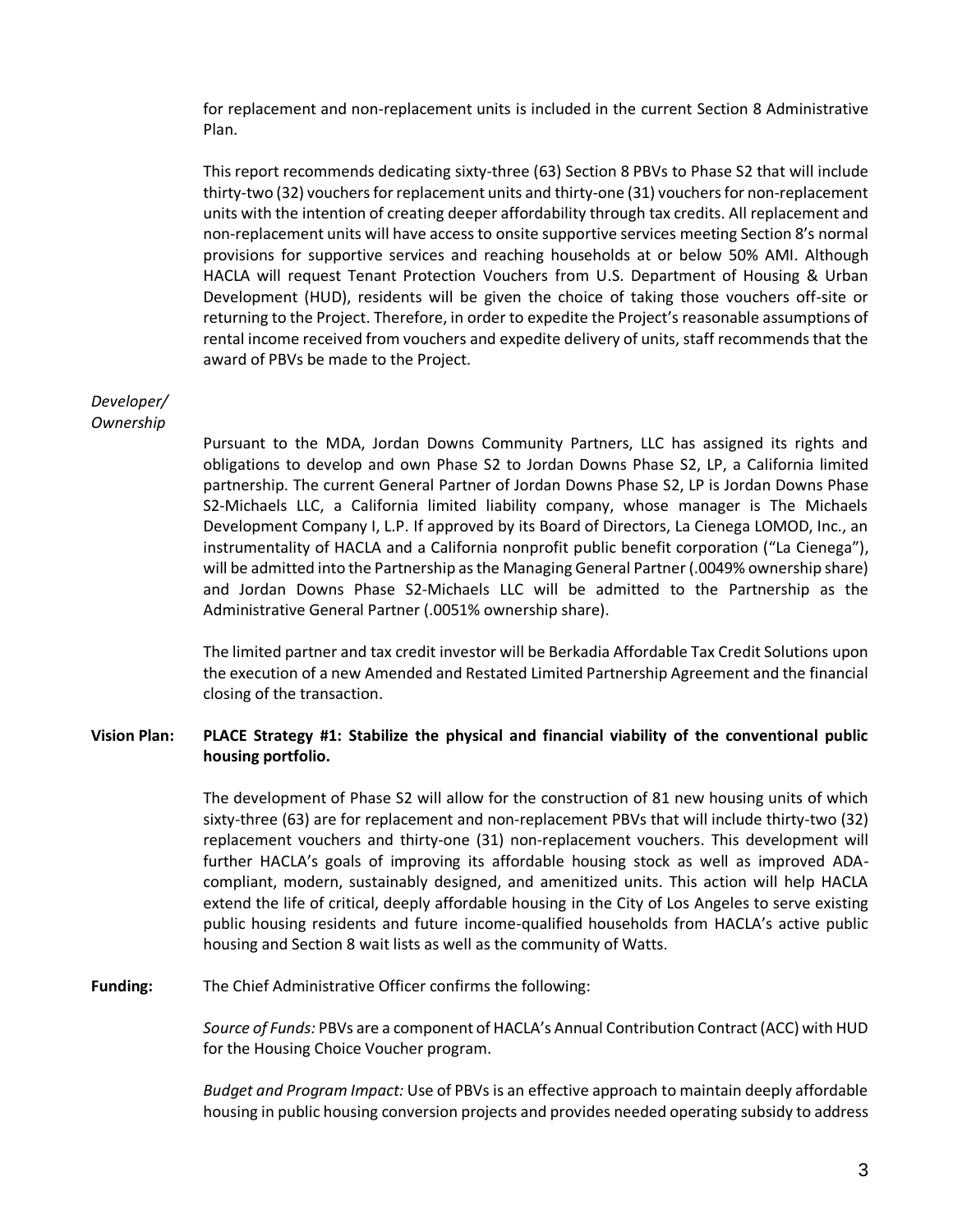the extraordinary costs associated with maintaining significant new infrastructure and open space improvements as well as providing extensive social services. The use of HACLA resources to support the preservation and expansion of affordable housing is aligned with the Authority's budget and program goals.

#### **Environmental Review:**

- *CEQA:* The City of Los Angeles is the lead agency for the JD Redevelopment for purposes of the California Environmental Quality Act ("CEQA"). The City of Los Angeles, acting through its Planning Department, approved a larger project under the Jordan Downs Urban Village Specific Plan (1,800 residential units; up to 250,000 square feet of commercial/retail/office plus up to 20,000 square feet of community-service retail and services in mixed use buildings; a network of parks totaling 8.9 acres; and new community facilities), and its associated Environmental Impact Report ("EIR") and required findings on April 17, 2013 (ENV-2010-32-EIR). Two addendums to the FEIR were prepared on January 11, 2016 and April 4, 2016 respectively to address additional impacts not considered in the EIR as the result of a proposed Specific Plan Amendment. On April 14, 2016, the City Planning Commission found based on the whole of the administrative record that no subsequent or supplemental EIR or negative declaration was required. The Phase S2 redevelopment as contemplated in the current conceptual plans provided to HACLA is consistent with the Specific Plan and its Amendment (CPC-2015-3990-GPA-ZC-SP), however, the final plans will be reviewed by the Board of Commissioners at such time as it considers the Ground Lease and Disposition and Development Agreement and a final design and construction drawings are complete to ensure consistency. Phase S2 will be subject to the imposition of various measures contained in the Specific Plan's conditions of approval, including Mitigation Monitoring.
- *NEPA:* Pursuant to 24 CFR Part 58, the City of Los Angeles, through its Housing and Community Investment Department, serves as the environmentally responsible entity in preparation of the Environmental Assessment and Finding of No Significant Impact (EA/FONSI) for the Jordan Downs Public Housing Community Project. The EA/FONSI was circulated for public review on June 13, 2014 through July 2, 2014. On December 22, 2015 a technical memorandum was prepared to review any changes to the project description. Based on this memorandum HCID/LA found that changes to the project description did not result in changes to the conclusion of the EA/FONSI. On February 11, 2016 the U.S. Department of Housing and Urban Development's Office of the Field Office Director issued approval of the Housing Authority's Request for Release of Funds and Environmental Certification.

#### **Section 3:**

The Developer will ensure that the residents of Jordan Downs public housing, other low-income Watts neighborhood residents, participants of Youth-Build, and qualifying residents in the City of Los Angeles have the opportunity to share in the economic benefits generated by the proposed development. Local Hire and Section 3 requirements for the Developer and their General Contractor will require the use of best efforts to set aside at least thirty percent (30%) of all new construction and post-construction jobs generated by the redevelopment, first for residents of Jordan Downs, second for residents of Watts, third to HUD's Youth-Build Program in the City, and finally to residents of the City to the maximum extent feasible. Furthermore, the Developer and their General Contractor shall strive and use best efforts to set aside at least ten percent (10%) of their overall 30% Section 3 commitment for disadvantaged workers.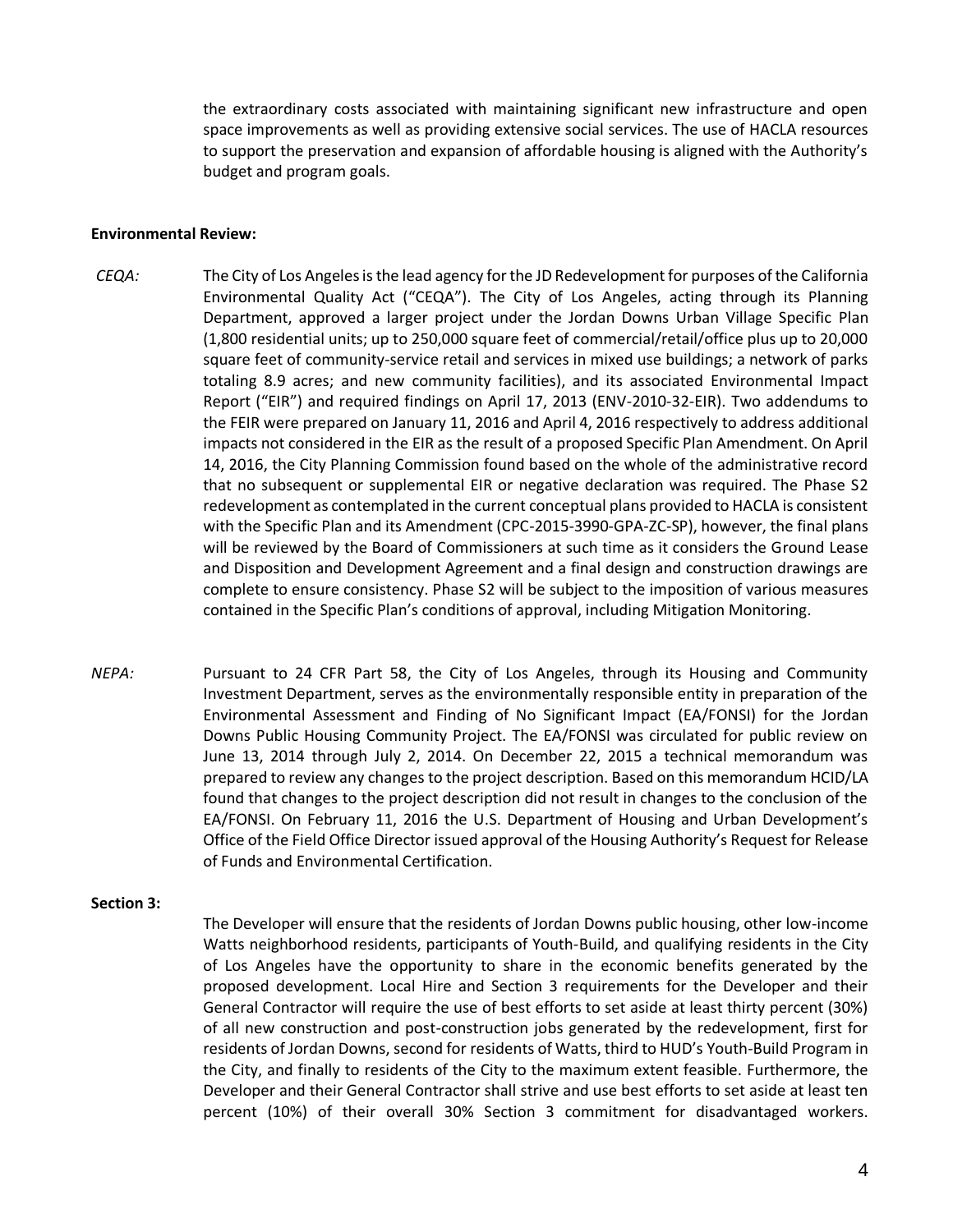Additionally, the Owner is committed to providing 10% of the total dollar amount of building trades work for all construction contracts and 3% of the total dollar amount of all nonconstruction contracts to Section 3 Businesses.

## **Attachments:**

**1.** Resolution